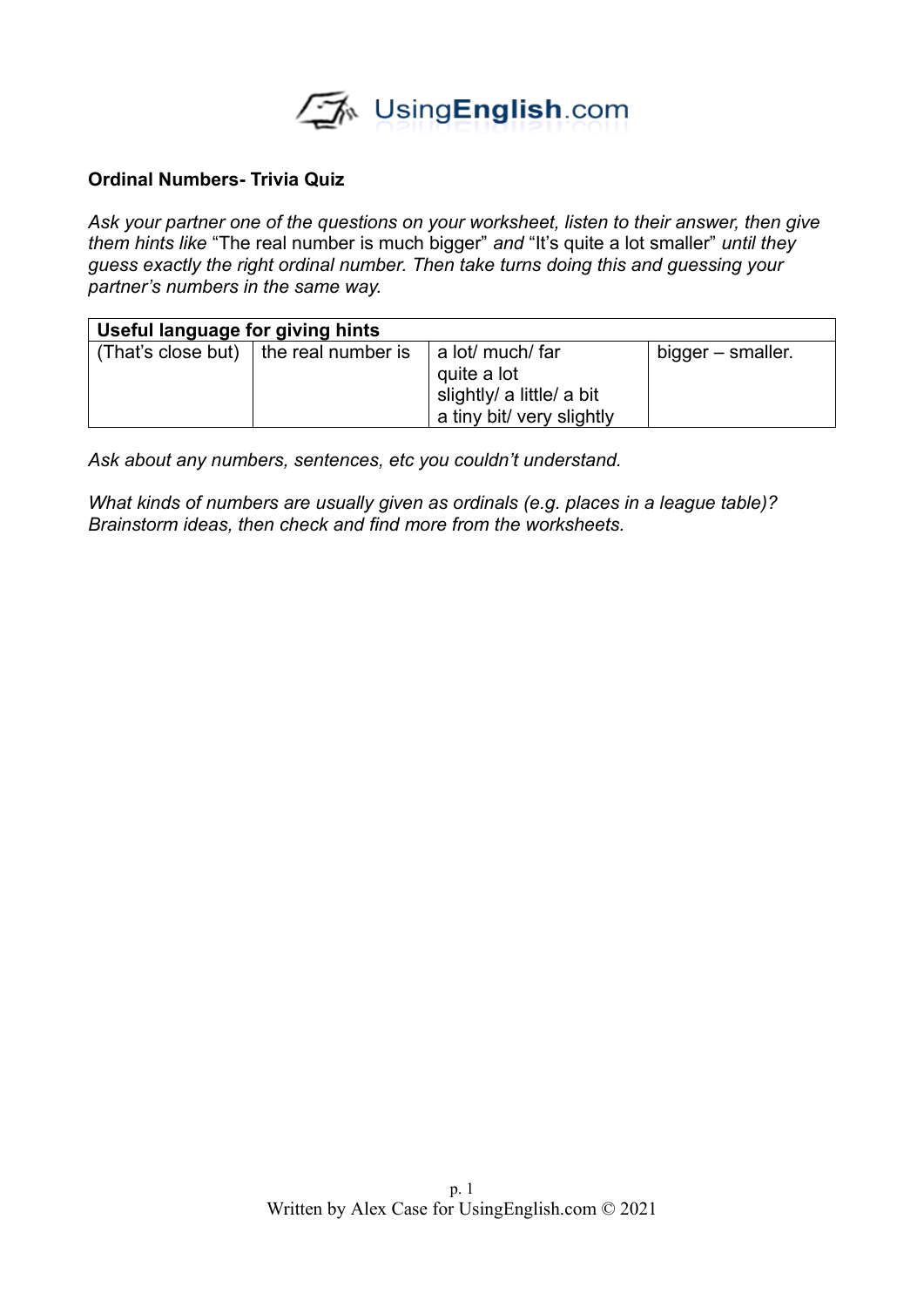

## **Student A**

- Which wedding anniversary is called "paper"? The first.
- Which number American president was George Washington? The first.
- What number letter is beta in the Greek alphabet? The second.
- Which was the best floor in ancient Roman apartment buildings? The second.
- Which American football Super Bowl did the New York Jets last win? The third.
- What floor did Michael Jackson hold his baby out the window from in 2002? The third.
- What number James Bond was Roger Moore? The fourth.
- Which King Rama was Thai King Mongkut, famous from The King and I? The fourth.
- According to the carol, on which day did my true love give me gold rings? The fifth.
- What number Disneyland Resort was Hong Kong Disneyland? The fifth.
- **•** In which century did the Muslims first conquer Palestine? The seventh.
- What number Disney Princess was Mulan? The eighth.
- What number on the Chinese zodiac is the monkey? The ninth.
- In which century was gunpowder first used? The tenth.
- What number Disney Princess was Merida from Brave? The eleventh.
- What was Leicester City's final position in the 2016/2017 season, the year after they won the English Premiership? Twelfth.
- Which floor in a hotel is often considered unlucky? The thirteenth.
- Which number Dalai Lama's real name was Lhamo Thondup? The fourteenth.
- Which floor balcony did Tom Stilwell fall from and survive in 2013? The fifteenth.
- Which number American president was Abraham Lincoln? The sixteenth.
- What number letter is pi in the Greek alphabet? The sixteenth.
- In which position did F1 driver Michael Schumacher start before winning the 1995 Belgian Grand Prix? Sixteenth.
- Which birthday marks British young people's coming of age? Eighteenth.
- Which floor did they live on in the American sitcom Frasier? The nineteenth.
- What number championship for Manchester United was their Premiership win in 2012/13? Their twentieth.
- On what day in May 1972 did Ceylon change to Sri Lanka? The twenty second.
- What number letter is omega in the Greek alphabet? The twenty fourth.
- Which number US president was Theodore "Teddy" Roosevelt? The twenty sixth.
- What will be the last day of February in 2048? The twenty ninth.
- What is the last day of April? The thirtieth.
- What is the last day of July? The thirty first.
- Which number American president was John F Kennedy (JFK)? The thirty fifth.
- Which wedding anniversary and Jubilee is called ruby? The fortieth.
- Which number American president was Donald Trump? The forty fifth.
- Which American football Super Bowl did the Philadelphia Eagles win? The fifty second.
- Which floor was the French Spiderman Alain Robert arrested on when he was illegally climbing the Petronas Twin Towers in Malaysia? The sixtieth.
- From which floor of the World Trade Center did Brian Clark rescue Stanley Praimnath after the plane hit their tower on 9/11? The eighty first.
- On which birthday does the UK queen send citizens a telegram? Your hundredth.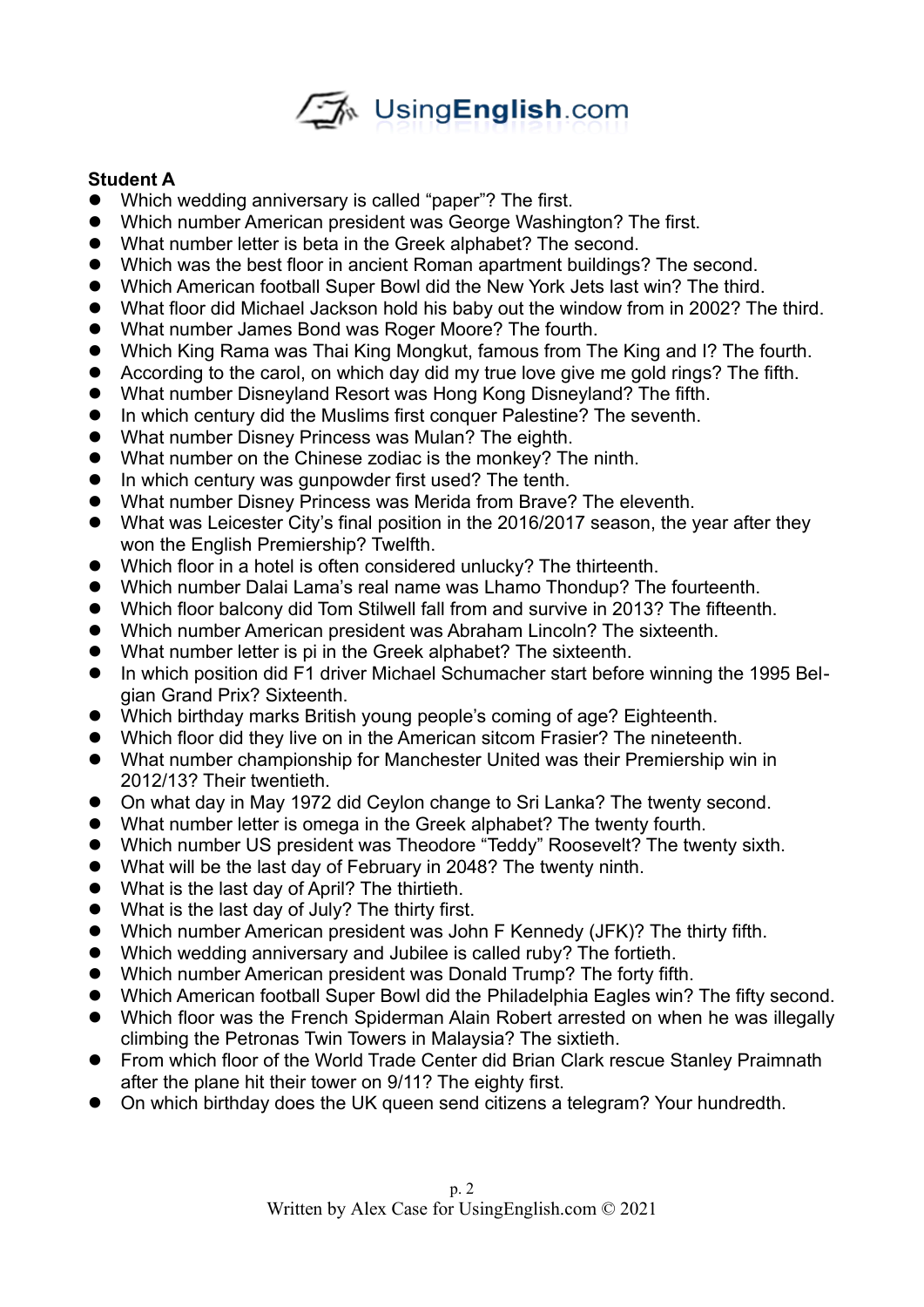

## **Student B**

- If the British say "ground floor", which floor is that in American English? The first.
- What number on the Chinese zodiac is the rat? The first.
- Which floor of the White House does the President's family live on? The second.
- If the Americans say "third floor", which floor is that in British English? The second.
- What number book and film was Harry Potter and the Prisoner of Azkaban? The third.
- Which number American president was Thomas Jefferson? The third
- In which century did Armenia become the first Christian country? The fourth.
- What number on the Chinese zodiac is the dragon? The fifth.
- What number book and film was Harry Potter and the Order of the Phoenix? The fifth.
- Which floor did Lee Harvey Oswald shoot President JFK from? The sixth.
- In which century was Buddhism brought to Japan? The sixth.
- What number Disney Princess was Pocahontas? The seventh.
- Which King Henry of England had six wives? The eighth.
- Which King Rama was King Bhumibol of Thailand? The ninth.
- Which King Christian of Denmark was the only King of Iceland (until 1944)? The tenth.
- What number on the Chinese zodiac is the dog? The eleventh.
- In the song, on which day did my true love give me drummers drumming? The twelfth.
- On which birthday do Jewish boys have their Bar Mitzvah? Their thirteenth.
- In which position did F1 driver Lewis Hamilton start before he won the 2018 German Grand Prix? Fourteenth.
- In which century did the Chinese Ming dynasty start? The fourteenth.
- Which special girls' birthday is called the quinceañera in Mexico? Fifteenth.
- Which King Louis of France had his head cut off? The sixteenth.
- Which girls' birthday do Americans call "sweet"? The sixteenth.
- In which century did Galileo discover the rings around Saturn? The seventeenth.
- What number letter is sigma in the Greek alphabet? The eighteenth.
- Which King Louis ruled France for about 20 minutes in 1830? The nineteenth.
- Which birthday used to mark British young people's coming of age? Twenty first.
- On what day in September 1987 did Senator Joe Biden withdraw from the American presidential race? The twenty third.
- Which wedding anniversary and Jubilee is called "silver"? The twenty fifth.
- What will be the last day of February in 2050? The twenty eighth.
- What is the last day of September? The thirtieth.
- What is the last day of January? The thirty first.
- Which number American president was Franklin Roosevelt (FDR)? The thirty second.
- Which number president was Barack Obama? The forty fourth.
- Which wedding anniversary and Jubilee is called gold? The fiftieth.
- On which birthday do Japanese adults complete one cycle of their lives and wear special red vests? The sixtieth.
- What was the highest floor of the World Trade Center firefighters reached on 9/11? The seventy eighth.
- Which floor did Philippe Petit start his 1974 high wire walk between the World Trade Center twin towers from? The one hundred and tenth.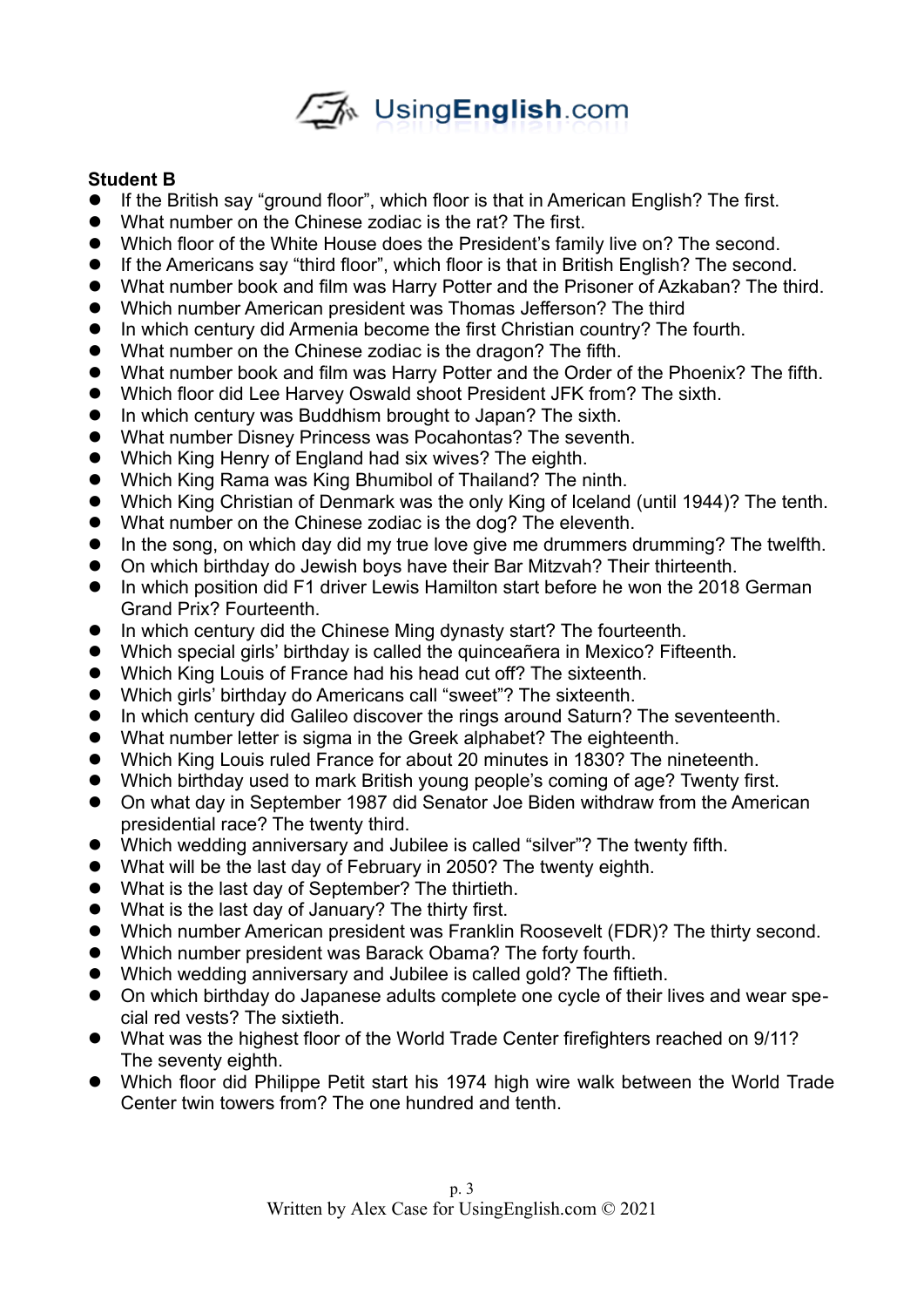

*Work together to pronounce these ordinal numbers*

- $\bullet$  1<sup>st</sup>
- $\bullet$  2<sup>nd</sup>
- $\bullet$  3<sup>rd</sup>
- $\bullet$  4<sup>th</sup>
- $\bullet$  5<sup>th</sup>
- $\bullet$  6<sup>th</sup>
- $\bullet$  7<sup>th</sup>
- $\bullet$  8<sup>th</sup>
- $\bullet$  9<sup>th</sup>
- $\bullet$  10<sup>th</sup>
- $\bullet$  11<sup>th</sup>
- $\bullet$  12<sup>th</sup>
- $\bullet$  13<sup>th</sup>
- $\bullet$  14<sup>th</sup>
- $\bullet$  15<sup>th</sup>
- $\bullet$  16<sup>th</sup>
- $\bullet$  17<sup>th</sup>
- $\bullet$  18<sup>th</sup>
- $\bullet$  19<sup>th</sup>
- $\bullet$  20<sup>th</sup>
- $\bullet$  21st
- $\bullet$  22<sup>nd</sup>
- $\bullet$  23rd
- $\bullet$  24<sup>th</sup>
- $\bullet$  25<sup>th</sup>
- $\bullet$  30<sup>th</sup>
- $\bullet$  31st
- $\bullet$  32<sup>nd</sup>
- $\bullet$  34<sup>th</sup>
- $\bullet$  40<sup>th</sup>
- $\bullet$  44<sup>th</sup>
- $\bullet$  52<sup>nd</sup>
- $\bullet$  60<sup>th</sup>
- $\bullet$  78<sup>th</sup>
- $\bullet$  81st
- $\bullet$  100<sup>th</sup>